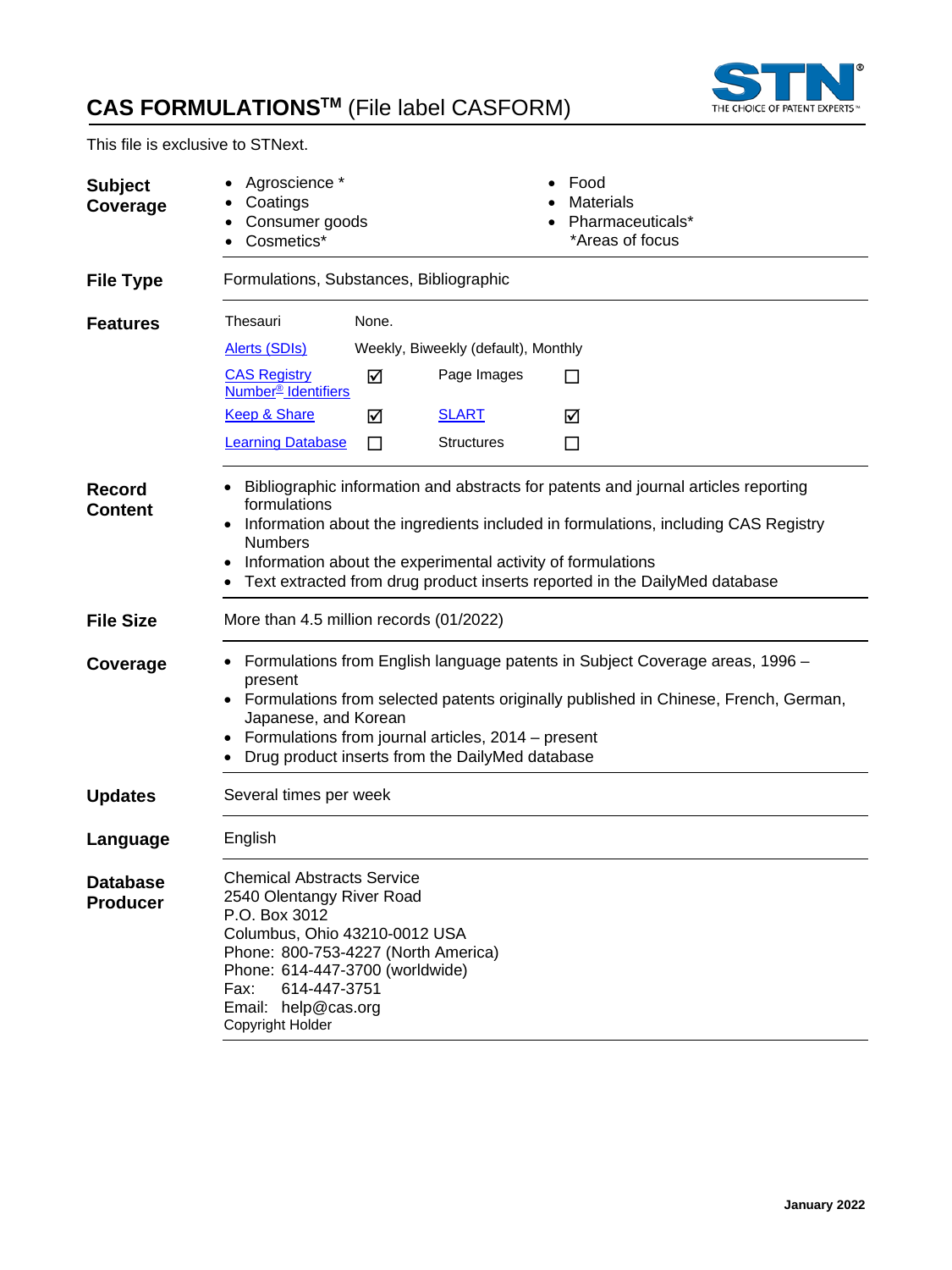| <b>Sources</b>                     | Patents<br>$\bullet$<br>Journals<br>$\bullet$<br><b>Drug Product Inserts</b><br>$\bullet$ |                                                                                    |
|------------------------------------|-------------------------------------------------------------------------------------------|------------------------------------------------------------------------------------|
| <b>User Aids</b>                   | Support and training materials are<br>$\bullet$<br>available on the web: www.cas.org      | • Online Helps (HELP DIRECTORY lists<br>all help messages available)<br>• STNGUIDE |
| <b>Clusters</b>                    | None                                                                                      |                                                                                    |
| <b>Related</b><br><b>Databases</b> | CAplus<br>٠<br><b>CAS Registry</b>                                                        |                                                                                    |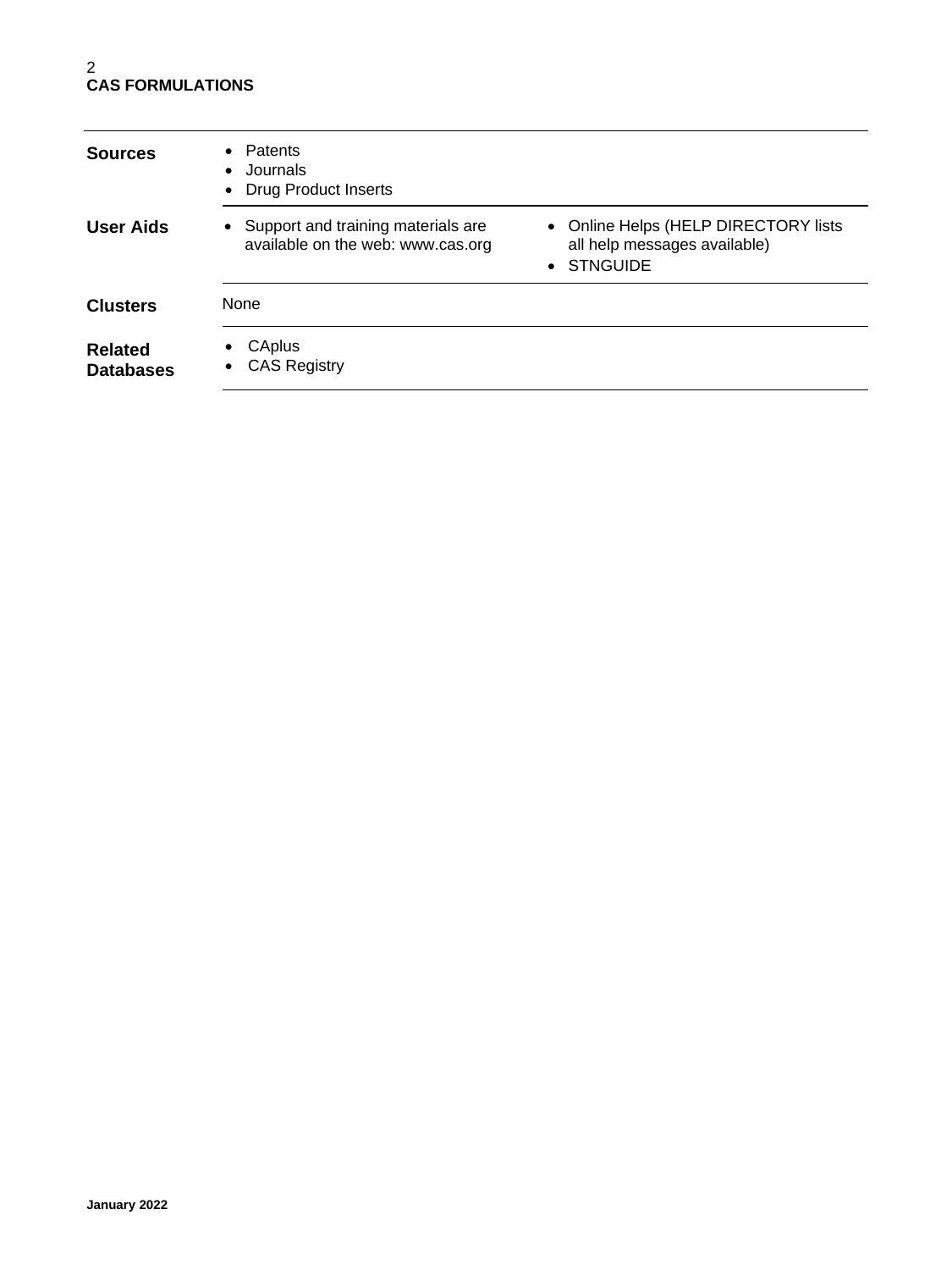# **Search and Display Field Codes**

Fields that allow left truncation are indicated by an asterisk (\*). The minimum stem length for left truncation is four (4) characters.

### **General Search Fields**

| <b>Search Field Name</b>                                                                                                                                                                                                                                                                                                                                                                                                                                                                                                                                                                                  | <b>Search</b><br>Code | <b>Search Examples</b>                                                                              | <b>Display</b><br><b>Codes</b>                                                                   |
|-----------------------------------------------------------------------------------------------------------------------------------------------------------------------------------------------------------------------------------------------------------------------------------------------------------------------------------------------------------------------------------------------------------------------------------------------------------------------------------------------------------------------------------------------------------------------------------------------------------|-----------------------|-----------------------------------------------------------------------------------------------------|--------------------------------------------------------------------------------------------------|
| Basic Index * - Contains single<br>words from Title (TI), Abstract<br>(AB), Chemical Name (CN),<br>Component Name (CNM),<br>Formulation Description (FD),<br>Notes fields (Component Note<br>(CNO), Group Note (GNO),<br>Experimental Activity Note (EAN),<br>Product Activity Note (NOTE) and<br>Process Note (NOTE)), and<br>Vocabulary fields (Group (GVO),<br>Component (CVO), Product<br>(PVO), Target (TVO) and Solvent<br>(SVO)). Also includes CAS<br>Registry Numbers. (Left truncation<br>allowed for all text fields in the<br>Basic Index other than Chemical<br>Name and Vocabulary fields.) | None<br>(or $/BI$ )   | S HERBICIDE<br>S FLUOROCARBON?<br>S THICKENER(W)SOLUTIONS<br>S TOPICAL ANESTHETIC/BI<br>S 1071-83-6 | AB, ANTE,<br>CCN, GCN, CNM,<br>CNO, CVO, EAN,<br>FD, GNO, GVO,<br>PNTE, PVO, SVO,<br>RN, TI, TVO |
| Abstract *                                                                                                                                                                                                                                                                                                                                                                                                                                                                                                                                                                                                | /AB                   | S (WATER(1W)OIL)/AB<br>S HIGH TEMP?/AB<br>S (HIV(W)TREAT?)/AB                                       | AB                                                                                               |
| <b>Accession Number</b>                                                                                                                                                                                                                                                                                                                                                                                                                                                                                                                                                                                   | /AN                   | S 2019:51550/AN                                                                                     | AN                                                                                               |
| Attribution (1)                                                                                                                                                                                                                                                                                                                                                                                                                                                                                                                                                                                           | /ATTR                 | S DAILYMED/ATTR                                                                                     | <b>ATTR</b>                                                                                      |
| Author (Inventor) (2)                                                                                                                                                                                                                                                                                                                                                                                                                                                                                                                                                                                     | /AU (or<br>/IN)       | S SILBIGER SCOTT M/AU<br>S ANON/AU<br>S O NEILL V?/AU                                               | AU, IN                                                                                           |
| <b>Component Form Description</b>                                                                                                                                                                                                                                                                                                                                                                                                                                                                                                                                                                         | /CFR                  | S POWDER/CFR                                                                                        | <b>CFR</b>                                                                                       |
| <b>Component Function Description</b>                                                                                                                                                                                                                                                                                                                                                                                                                                                                                                                                                                     | /CFU                  | S ENDOTHELIN RECEPTOR A<br>INHIBITORS/CFU                                                           | COMPONENT, CFU                                                                                   |
| <b>Component Markush Description</b>                                                                                                                                                                                                                                                                                                                                                                                                                                                                                                                                                                      | /CMD                  | S MARKUSH/CMD                                                                                       | <b>CMD</b>                                                                                       |
| Component Count (3)                                                                                                                                                                                                                                                                                                                                                                                                                                                                                                                                                                                       | /CMPC                 | S 1/CMPC                                                                                            | <b>BIB</b>                                                                                       |
| <b>Component Registry Number</b>                                                                                                                                                                                                                                                                                                                                                                                                                                                                                                                                                                          | /CMPRN                | S 9004-65-3/CMPRN                                                                                   | RN, CMPRN                                                                                        |
| <b>Chemical Name</b>                                                                                                                                                                                                                                                                                                                                                                                                                                                                                                                                                                                      | /CN                   | S PROPYLENE GLYCOL/CN                                                                               | CCN, GCN                                                                                         |
| Component Name(s) (4)                                                                                                                                                                                                                                                                                                                                                                                                                                                                                                                                                                                     | /CNM                  | S SORBITOL/CNM<br>S STEAMIC QOS?/CNM                                                                | <b>CNM</b>                                                                                       |
| Component Note*                                                                                                                                                                                                                                                                                                                                                                                                                                                                                                                                                                                           | /CNO                  | S OLIVE VINEGAR/CNO                                                                                 | <b>COMPONENT</b>                                                                                 |
| Chemical Name Segment*                                                                                                                                                                                                                                                                                                                                                                                                                                                                                                                                                                                    | /CNS                  | S METHYLACETALDEHYDE/CNS                                                                            | CCN, GCN                                                                                         |
| <b>Component Optionality</b>                                                                                                                                                                                                                                                                                                                                                                                                                                                                                                                                                                              | /COP                  | S MANDATORY/COP                                                                                     | COP                                                                                              |
| <b>CAplus Accession Number</b>                                                                                                                                                                                                                                                                                                                                                                                                                                                                                                                                                                            | /CPAN                 | S 2019:656160/CPAN                                                                                  | <b>CPAN</b>                                                                                      |
| <b>Component Vocabulary</b>                                                                                                                                                                                                                                                                                                                                                                                                                                                                                                                                                                               | /CVO                  | S METHYLGLYCOSIDES/CVO                                                                              | COMPONENT, CVO                                                                                   |
| Document Number(CA Abstract<br>Number)                                                                                                                                                                                                                                                                                                                                                                                                                                                                                                                                                                    | /DN                   | S 169:80023/DN                                                                                      | DN.                                                                                              |
| <b>Delivery Route</b>                                                                                                                                                                                                                                                                                                                                                                                                                                                                                                                                                                                     | /DR                   | S INTRAOCULARLY/DR                                                                                  | <b>PRODUCT</b>                                                                                   |
| Document Type                                                                                                                                                                                                                                                                                                                                                                                                                                                                                                                                                                                             | /DT                   | S INSERT/DT<br>S JOURNAL/DT<br>S PATENT/DT                                                          | <b>BIB</b>                                                                                       |
| <b>Experimental Activity Description</b>                                                                                                                                                                                                                                                                                                                                                                                                                                                                                                                                                                  | /EAD                  | S HALF-LIFE/EAD                                                                                     | <b>PRODUCT</b>                                                                                   |
| <b>Experimental Activity Note*</b>                                                                                                                                                                                                                                                                                                                                                                                                                                                                                                                                                                        | /EAN                  | S FUNGICIDE/EAN                                                                                     | <b>PRODUCT</b>                                                                                   |
| Entry Date (3)                                                                                                                                                                                                                                                                                                                                                                                                                                                                                                                                                                                            | /ED                   | S 20191003/ED                                                                                       | ED                                                                                               |
| <b>Field Availability</b>                                                                                                                                                                                                                                                                                                                                                                                                                                                                                                                                                                                 | /FA                   | S CN/FA<br>S TI/FA                                                                                  | ---                                                                                              |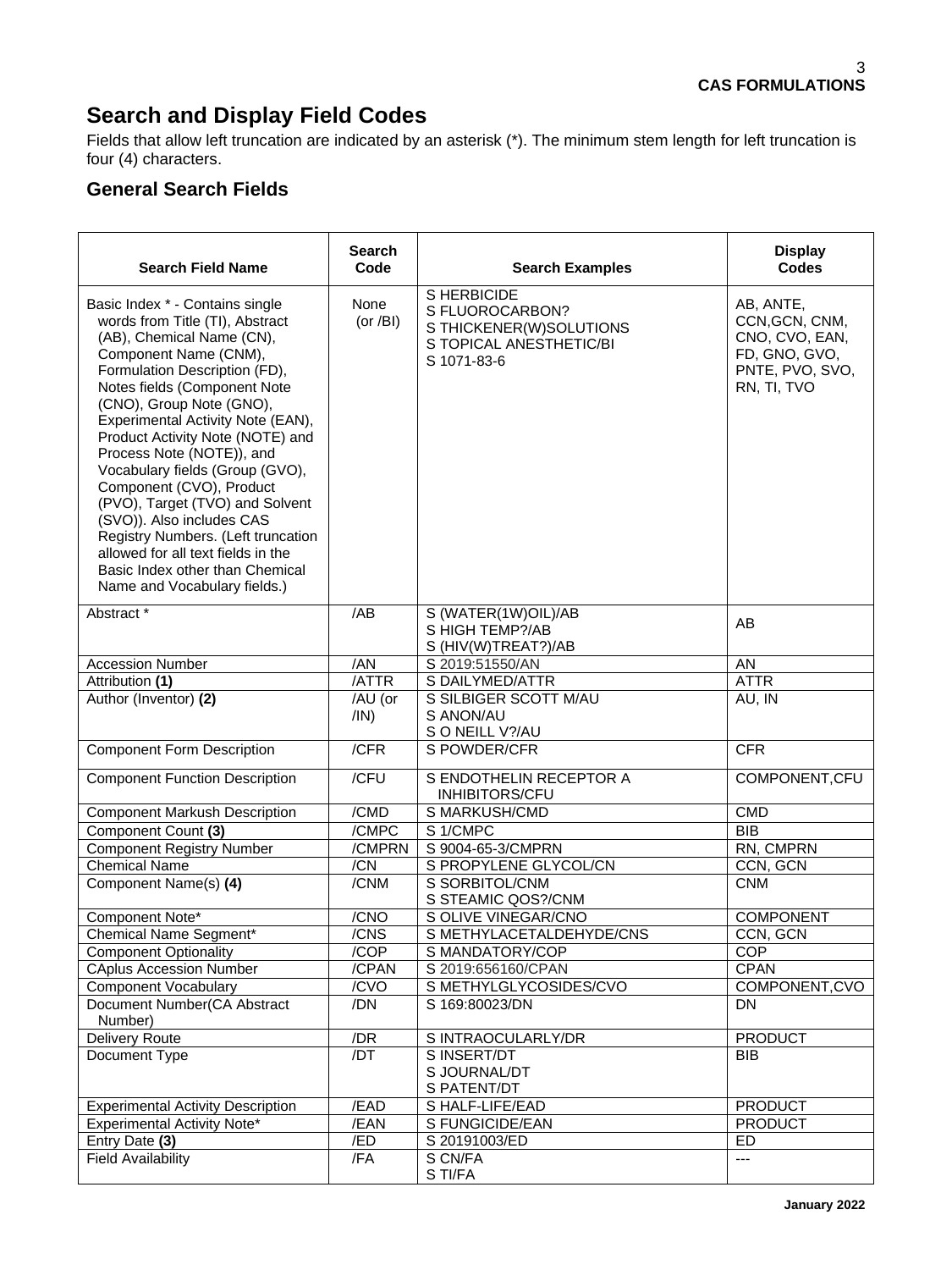| <b>Search Field Name</b>            | <b>Search</b><br>Code | <b>Search Examples</b>                                         | <b>Display</b><br><b>Codes</b> |
|-------------------------------------|-----------------------|----------------------------------------------------------------|--------------------------------|
| Formulation Description*            | /FD                   | S FERTILIZE?/FD                                                | FD                             |
| Feature                             | /FEA                  | S POWDER?/FEA                                                  | <b>FEA</b>                     |
| <b>Formulation Number</b>           | /FN                   | S 1000/FN                                                      | $\overline{FN}$                |
| <b>Group Description</b>            | $\sqrt{GDS}$          | S MONOMER/GDS                                                  | <b>GDS</b>                     |
| <b>Group Form Description</b>       | /GFR                  | S ABRASIVE PARTICLES/GFR                                       | <b>GROUP</b>                   |
| <b>Group Function</b>               | /GFU                  | S ACTIVE AGENT/GFU                                             | <b>GROUP</b>                   |
| <b>Group Markush Description</b>    | /GMD                  | S MARKUSH/GMD                                                  | <b>CHEM</b>                    |
| Group Note*                         | /GNO                  | S ETHYL/GNO                                                    | <b>GROUP</b>                   |
| <b>Group Optionality</b>            | /GOP                  | S MANDATORY/GOP<br>S EXCLUDE/GOP                               | <b>GROUP</b>                   |
| <b>Group Registry Number</b>        | /GRPRN                | S 50-21-5/GRPRN                                                | RN, GRPRN                      |
| <b>Group Vocabulary</b>             | /GVO                  | S AVENA SATIVA/GVO                                             | <b>PRODUCT</b>                 |
| Group Count (3)                     | /GRPC                 | S 4/GRPC                                                       | <b>BIB</b>                     |
| Inventor (or Author)                | $/IN$ (or<br>/AU)     | S SILBIGER SCOTT M/AU<br>S ANON/AU<br>S O NEILL V?/AU          | IN, AU                         |
| Journal Title                       | $\overline{J}$        | S MUCOSAL IMMUNOLOGY/JT<br>S MUCOSAL IMMUNOL/JT<br>S IP.COM/JT | <b>BIB</b>                     |
| <b>Location Section Category</b>    | /LCC                  | S CLAIM/LCC                                                    | $\overline{LOC}$               |
| <b>Location Section Description</b> | / <b>LCD</b>          | S CLAIM?/LCD                                                   | <b>LOC</b>                     |
| Location Region Page Number         | /LCP                  | S <sub>21</sub> /LCP                                           | LOC                            |
| National Drug Codes                 | /NDC                  | S 10019-115-01/NDC                                             | NDC                            |
| <b>Note</b>                         | <b>NOTE</b>           | S TORREYA/NOTE                                                 | NOTE, ANTE,<br><b>PNTE</b>     |
| Product Final Physical Form         | /PF                   | <b>S OVAL TABLETS/PF</b>                                       | PRODUCT, PF                    |
| <b>Product Name Code</b>            | /PNC                  | S GENERIC/PNC                                                  | PNC, PRODUCT                   |
| Patent Number/Kind Code             | /PNK                  | S CN109498798A/PNK                                             | PN, PI                         |
| Product Name Value                  | /PNV                  | S GENISTEIN NANOPARTICLES/PNV                                  | <b>PNV, PRODUCT</b>            |
| <b>Product Purpose</b>              | /PUP                  | S ANTI-TUSSIVE/PUP                                             | <b>PRODUCT</b>                 |
| Publication Year (3,5)              | /PY                   | S 2018/PY                                                      | PY, PI                         |
| Product Vocabulary                  | /PVO                  | S DRUG DELIVERY SYSTEMS/PVO                                    | PVO, PRODUCT                   |
| <b>CAS Registry Number</b>          | /RN                   | S 1071-83-6/RN                                                 | <b>RN</b>                      |
| <b>Solvent Registry Number</b>      | /SOLRN                | S 135062-02-1/SOLRN                                            | RN, SOLRN                      |
| Solvent Vocabulary                  | /SVO                  | S BENZOLINE/SVO                                                | SVO, PRODUCT                   |
| <b>Target Description</b>           | $\overline{TGD}$      | S "COUGH AND COLD"/TGD                                         | <b>PRODUCT</b>                 |
| <b>Target Relationship</b>          | /TGR                  | S PREVENTS/TGR                                                 | <b>PRODUCT</b>                 |
| <b>Target Type</b>                  | /TGT                  | S HALLUCINATIONS/TGT                                           | <b>PRODUCT</b>                 |
| Target Count (3)                    | <b>/TGTC</b>          | S <sub>1</sub> /TGTC                                           | <b>PRODUCT</b>                 |
| Title <sup>*</sup>                  | T                     | S INFLUENZA/TI                                                 | TI, BIB                        |
| <b>Target Vocabulary</b>            | /TVO                  | S KABUKI SYNDROME/TVO                                          | TVO, PRODUCT                   |
| Update (3)                          | /UP                   | S 20200121/UP                                                  | UP, BIB                        |

**(1)** Drug product inserts only.

**(2)** AU and IN are aliases. To restrict authors to journals, add J/DT to your search. To restrict to patents, add P/DT.

**(3)** Numeric search field that may be searched with numeric operators or ranges.

**(4)** Certain product names are represented in CAS FORMULATIONS with registered trademark symbols, trademark symbols, etc. For those items, use truncation while searching to account for the symbol (e.g., S STEAMIC QOS?/CNM)

**(5)** No PY information exists for drug product inserts.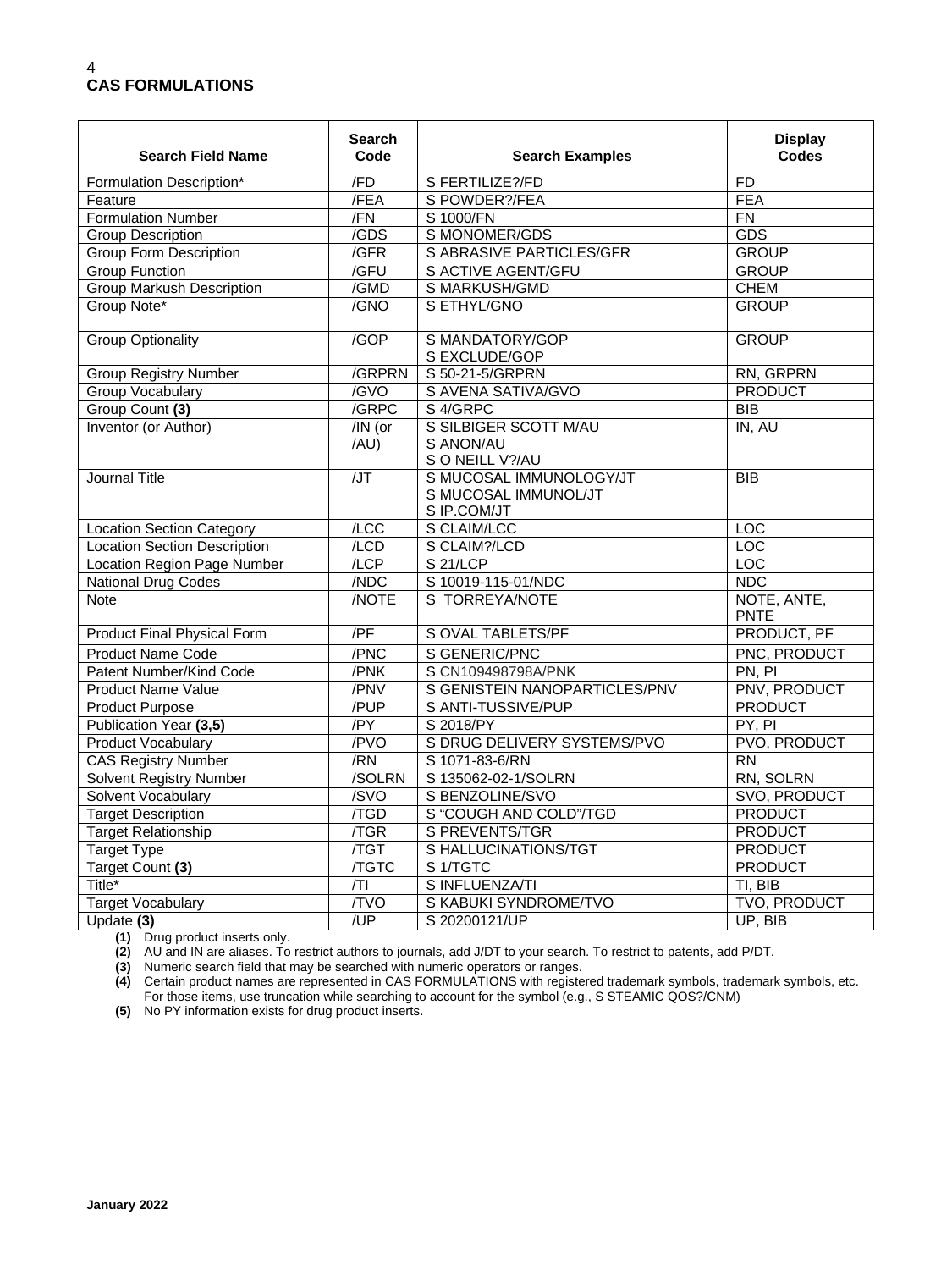# **Patent Search Fields**

| <b>Search Field Name</b>  | <b>Search</b><br>Code | <b>Search Examples</b> | <b>Display</b><br><b>Codes</b> |
|---------------------------|-----------------------|------------------------|--------------------------------|
| Application Date (1)      | /AD                   | S 20190101/AD          | AD, PI                         |
| <b>Application Number</b> | /AP                   | S US2018-16229471/AP   | AP, PI                         |
| Application Year (1)      | /AY                   | S 2018/AY              | AY, PI                         |
| Inventor (2)              | /IN or /AU            | S SILBIGER SCOTT M/IN  | IN (or AU)                     |
| Patent Assignee           | /PA                   | S ALNYLAM/PA           | <b>PA</b>                      |
| <b>Patent Country</b>     | /PC                   | S US/PC                | PN. PI                         |
| Patent Number             | /PN                   | S WO2019001567/PN      | PN. PI                         |
| Patent Number/Kind Code   | /PNK                  | S US 20190083220A1/PNK | PNK, PI                        |
| Patent Date (1)<br>.      | /PD                   | S 20200121PD           | PD,PI                          |

**(1)** Numeric search field that may be searched with numeric operators or ranges.<br>**(2)** AU and IN are aliases in CAS FORMULATIONS

**(2)** AU and IN are aliases in CAS FORMULATIONS

# **Super Search Fields**

Enter a super search code to execute a search in one or more fields that may contain the desired information. EXPAND may not be used with super search fields. Use EXPAND with the individual field codes instead.

| <b>Super Search Field Name</b>  | <b>Search</b><br>Code | <b>Fields</b><br><b>Searched</b> | <b>Search Examples</b> | <b>Display</b><br>Codes |
|---------------------------------|-----------------------|----------------------------------|------------------------|-------------------------|
| Component Information           | /COMP                 | CFU, CNM, CNO, CVO               | S SUCROSE/COMP         | <b>COMP</b>             |
| Group Information               | /GRP                  | GFU, GDS, GVO                    | S OVALBUMIN/GRP        | <b>GRP</b>              |
| <b>Group/Component Registry</b> | /GRN                  | <b>GRPRN, CMPRN</b>              | S 1071-83-6/GRN        | <b>RN</b>               |
| Number(1)                       |                       |                                  | S 104206-82-8/GRN (L)  |                         |
|                                 |                       |                                  | 111991-09-4/GRN        |                         |
| <b>Chemical Name</b>            | /CN                   | CCN, GCN                         | S GLIALKA/CN           | CCN or GCN              |
| <b>Registry Number</b>          | /RN                   | <b>GRPRN. CMPRN.</b>             | S 1071-83-6/RN         | RN. GRPRN.              |
|                                 |                       | <b>SOLRN</b>                     |                        | CMPRN.                  |
|                                 |                       |                                  |                        | <b>SOLRN</b>            |

**(1)** Searches for Group Registry Numbers and Component Registry Numbers within the same Group.

# **DISPLAY and PRINT Formats**

Any combination of formats may be used to display or print answers. Multiple codes must be separated by spaces or commas, e.g., D L1 1-5 TI AU; D L1 1-5 TI,AU. The fields are displayed or printed in the order requested.

Hit-term highlighting is available in most fields. In the table-like display of the PI (Patent Information) field, highlighting is shown by an arrow on the right side pointing to the line that includes the hit terms.

| Format          | Content                        | <b>Examples</b>               |
|-----------------|--------------------------------|-------------------------------|
| AB              | <b>Abstract Text</b>           | D TI AB                       |
| AD              | <b>Application Date</b>        | D AD or D PI                  |
| <b>AMT</b>      | Dose Amount                    | D CHPR<br><b>D PRODUCT</b>    |
| AP              | <b>Application Number</b>      | D AP or D PI                  |
| <b>AN</b>       | Accession Number (Formulation) | D 1-5 AN                      |
| <b>ANTE</b>     | <b>Activity Note</b>           | D ANTE or D<br><b>PRODUCT</b> |
| <b>ATTR (1)</b> | Attribution                    | D ATTR                        |
| AU (IN)         | Author (or Inventor) Name      | D AU or D IN                  |
| AY(2)           | <b>Application Year</b>        | D AY or D PI                  |
| <b>CAM</b>      | <b>Component Amount</b>        | D CHEM                        |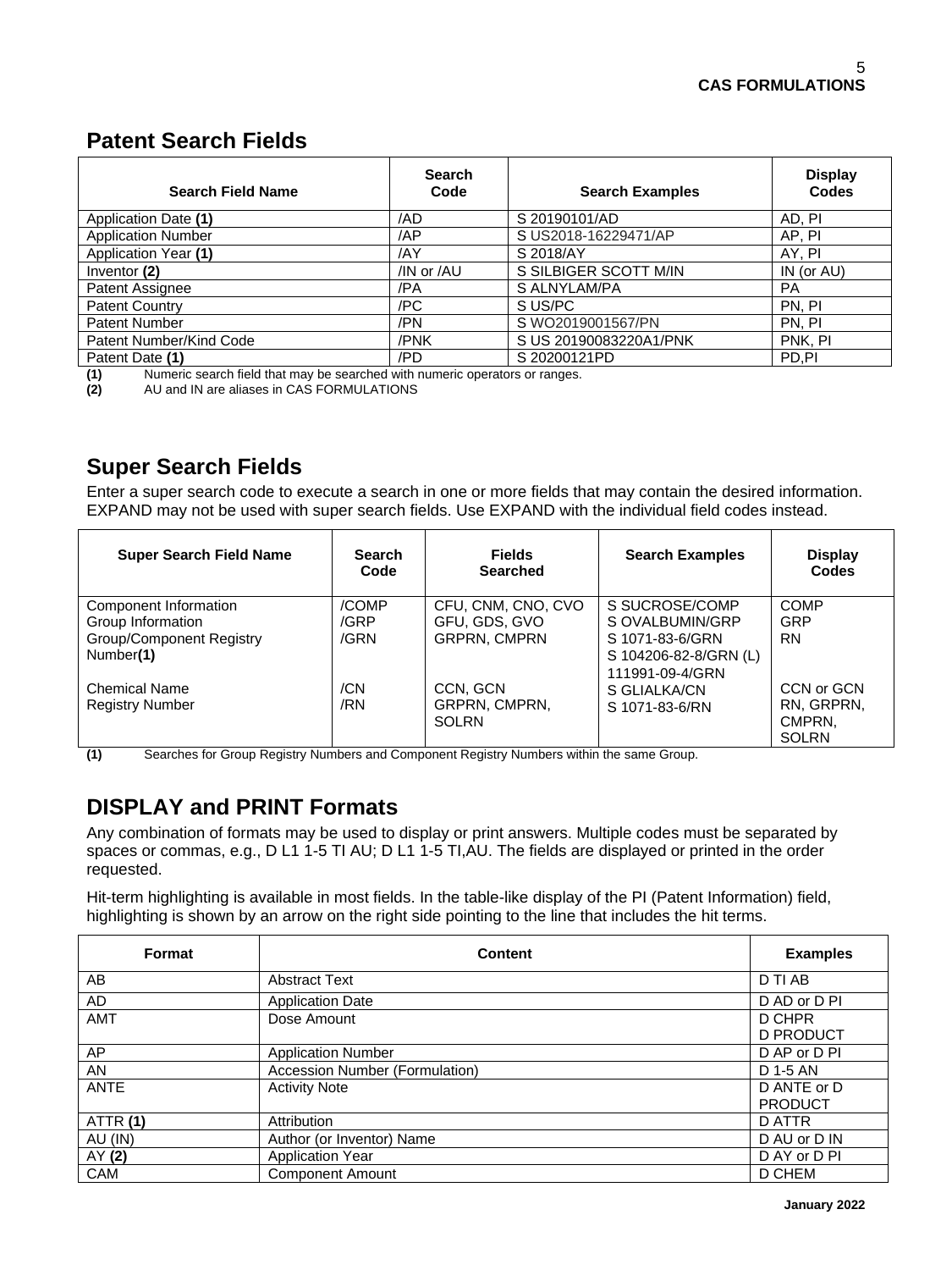| <b>CFR</b>             | Component Form Description (CTSV, CFP, CFD)  | D CFR                             |
|------------------------|----------------------------------------------|-----------------------------------|
| <b>CFU</b>             | <b>Component Function Description</b>        | <b>D CFU</b>                      |
| <b>CMPS</b>            | <b>Component Count</b>                       | $D$ BIB                           |
| $\overline{\text{CN}}$ | <b>Chemical Name</b>                         | <b>D CCN GCN</b>                  |
| <b>CNM</b>             | <b>Component Name</b>                        | D CNM                             |
| CNO                    | <b>Component Note</b>                        | <b>D CHEM</b>                     |
|                        |                                              | D CHPR                            |
| <b>CNU</b>             | <b>Component Number</b>                      | <b>D CHEM</b>                     |
|                        |                                              | D CHPR                            |
|                        |                                              | D COMPONENT                       |
| CPAN(3)                | <b>CAplus Accession Number</b>               | <b>D CPAN</b>                     |
| <b>CMPRN</b>           | <b>Component Registry Number</b>             | <b>D CMPRN</b>                    |
| CVO                    | <b>Component Vocabulary</b>                  | D CVO                             |
| DN(3)                  | Document Number (CA Abstract Number)         | <b>D DN</b>                       |
| <b>DOS</b>             | Dosage Description                           | <b>D PRODUCT</b>                  |
| DT                     | Document Type                                | <b>D</b> DT                       |
| EAD                    | <b>Experimental Activity Description</b>     | <b>D PRODUCT</b>                  |
| <b>EAM</b>             | <b>Experimental Activity Measurement</b>     | <b>D PRODUCT</b>                  |
| <b>EAN</b>             | <b>Experimental Activity Note</b>            | <b>D PRODUCT</b>                  |
| <b>ED</b>              | <b>Entry Date</b>                            | D ED                              |
| FD                     | <b>Formulation Description</b>               | D FD                              |
| $\overline{FN}$        | <b>Formulation Number</b>                    | D <sub>FN</sub>                   |
| <b>GAM</b>             | Group Amount                                 | <b>D CHEM</b>                     |
| <b>GCN</b>             | <b>Group Chemical Name</b>                   | D GCN                             |
| <b>GDS</b>             | <b>Group Description</b>                     | D GDS                             |
| <b>GFR</b>             | Group Form Description (GTSV, GFP, GFD)      | <b>D GROUP</b>                    |
| GFU                    | <b>Group Function Description</b>            | <b>D</b> GFU                      |
| GLO                    | Group Location                               | <b>D CHEM</b>                     |
|                        |                                              | D CHPR                            |
|                        |                                              | <b>D GROUP</b>                    |
| <b>GNO</b>             | Group Note                                   | D CHEM                            |
|                        |                                              | D CHPR                            |
| <b>GNU</b>             | Group Number                                 | <b>D CHEM</b>                     |
|                        |                                              | D CHPR                            |
|                        |                                              | <b>D GROUP</b>                    |
| <b>GRPRN</b>           | <b>Group Registry Number</b>                 | <b>D GRPRN</b>                    |
| <b>GRPS</b>            | Group List                                   | <b>D GRPS</b>                     |
| <b>GVO</b>             | <b>Group Vocabulary</b>                      | D GVO                             |
| JT                     | <b>Journal Title</b>                         | D JT                              |
| <b>JTA</b>             | Abbreviated Journal Title                    | D JT                              |
| LCC                    | <b>Location Section Category</b>             | <b>D</b> LCC                      |
| <b>LCD</b>             | <b>Location Section Description</b>          | D LCD                             |
| LCP                    | Location Region Page Number                  | D LCP                             |
| LOC                    | Location (LCC, LCD, LCP)                     | D LOC                             |
| <b>NDC</b>             | National Drug Code                           | D NDC                             |
| <b>NOTE</b>            | Note                                         | <b>D NOTE</b>                     |
|                        |                                              | <b>D ANTE</b>                     |
|                        |                                              | <b>D PNTE</b>                     |
| PA                     | Patent Assignee                              | D <sub>PA</sub>                   |
| PF                     | Product Final Physical Form                  | D <sub>PF</sub>                   |
| PI                     | Patent Information Table (PN, PD, AP and AD) | $D$ PI                            |
| PNC                    | Product Name Type Code (e.g., author, brand) | <b>D PNC</b>                      |
|                        |                                              | <b>D PRODUCT</b>                  |
| <b>PNTE</b>            | Process Note                                 | <b>D PNTE</b><br><b>D PRODUCT</b> |
| <b>PNV</b>             | <b>Product Name Value</b>                    | <b>D PNV</b>                      |
|                        |                                              | <b>D PRODUCT</b>                  |
| <b>PVO</b>             | Product Vocabulary                           | D PVO                             |
|                        |                                              | <b>D CHPR</b>                     |
| PNU                    | <b>Product Number</b>                        | <b>D PRODUCT</b>                  |
|                        |                                              | <b>D TARGET</b>                   |
|                        |                                              |                                   |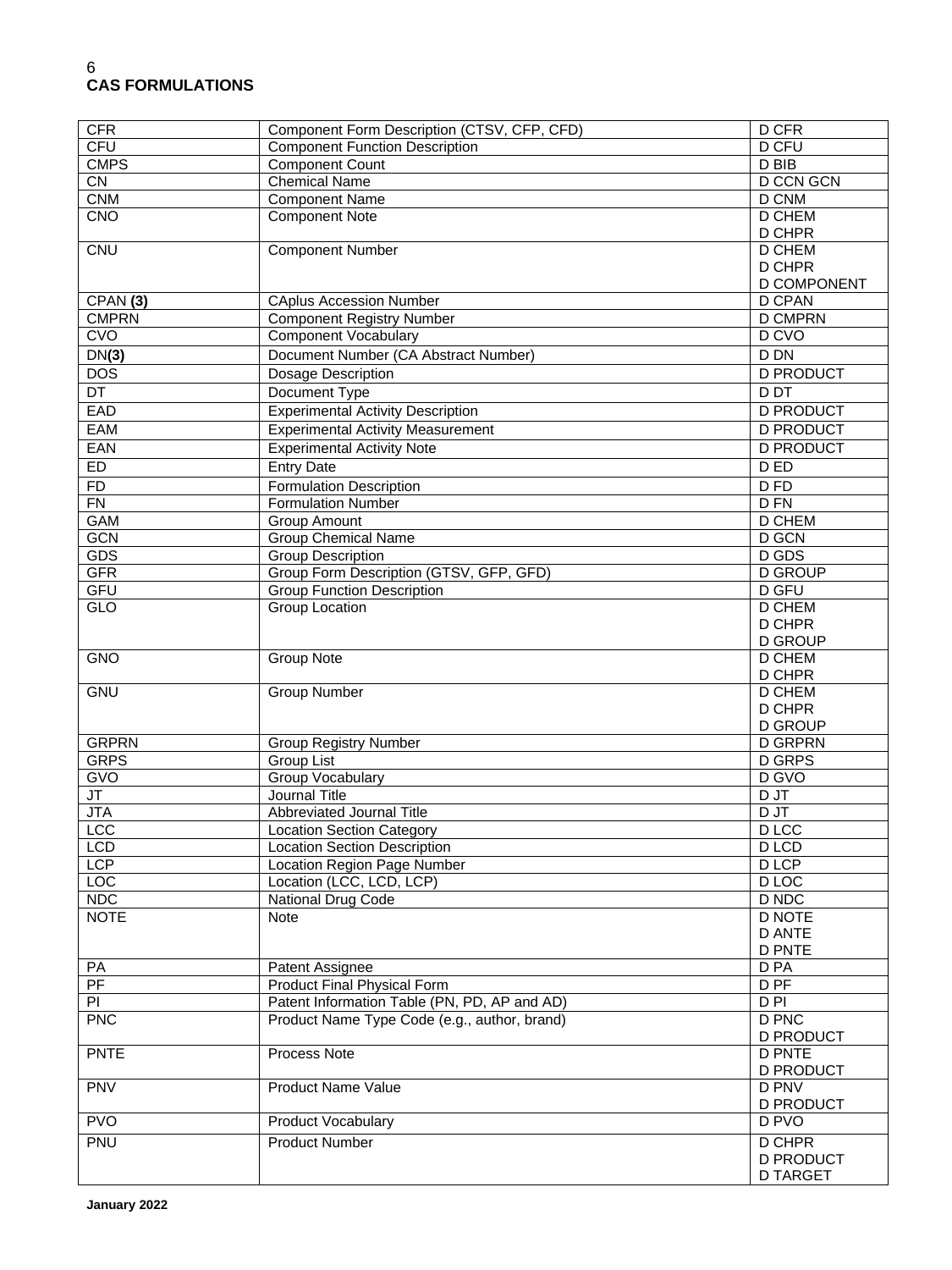| PY(4)        | <b>Publication Year</b>        | D PY           |
|--------------|--------------------------------|----------------|
| <b>RN</b>    | <b>CAS Registry Number</b>     | D RN           |
|              |                                | <b>D CMPRN</b> |
|              |                                | D GRPRN        |
|              |                                | <b>D SOLRN</b> |
| <b>SOLRN</b> | Solvent RN                     | <b>D SOLRN</b> |
| <b>SUMM</b>  | <b>Group/Component Summary</b> | D SUMM         |
| SVO          | Solvent Vocabulary             | D SVO          |
| <b>TGT</b>   | Target Type                    | D TGT          |
| ΤI           | Title                          | D TI           |
| <b>TVO</b>   | <b>Target Vocabulary</b>       | D TVO          |
| UP           | Update                         | D UP           |

**(1)** Drug product inserts only.

**(2) No hit term highlighting.** 

**(3) Appears in records sourced from patents and journals only.** 

(4) PY information in journals does not display.

# **Predefined DISPLAY and PRINT Formats**

| <b>Format</b>    | <b>Content</b>                                                                                                                                                                                                                                                                                                                                                        | <b>Examples</b> |
|------------------|-----------------------------------------------------------------------------------------------------------------------------------------------------------------------------------------------------------------------------------------------------------------------------------------------------------------------------------------------------------------------|-----------------|
| <b>ALL</b>       | AN, CPAN, DN, ED, UP, TI, AU, JT, PA, ATTR, DT, PI, FN,<br>FD, GRPS, GRPC, CMPC, TGTC, AB, LCC, LCD, LCP,<br>GNU, GCN, RN, GDS, GNO, GFU, GFR, GRA, GMD, GLO,<br>CMPS, GOP, GVO, GAM, CNU, CRN, CNM, CVO, CCN,<br>CAM, CFU, CFR, CRA, CMD, CNO, COP, PNC, PNV, PNU,<br>PUP, FEA, PF, DOS, PVO, DR, EAD, EAN, EAM, TGD,<br>TGT, TGR, TVO, NOTE, RN, AMT, CN, SVO, NOTE | D ALL           |
| <b>BIB</b>       | AN, CPAN, DN, ED, UP, TI, AU, JT, PA, ATTR, DT, PI, FN,<br>FD, GRPS, GRPC, CMPC, TGTC                                                                                                                                                                                                                                                                                 | D BIB           |
| <b>CHEM</b>      | AN, LCC, LCD, LCP, GNU, GCN, RN, GDS, GNO, GFU, GFR,<br>GRA, GMD, GLO, CMPS, GAM, GOP, GDS, CNU, RN,<br>CNM, CCN, CAM, CFR, CFU, CNO, CRA, CMD, COP                                                                                                                                                                                                                   | <b>D CHEM</b>   |
| <b>CHPR</b>      | AN, LCC, LCD, LCP, GNU, GCN, RN, GDS, GNO, GFU, GFR,<br>GMD, GLO, CMPS, GOP, GAM, GDS, CN, CNU, RN, CNM,<br>CCN, CAM, CFU, CFR, CMD, CMD, COP, PNM, PNC, PNV,<br>PNU, PUP, FEA, PF, DOS, DR, PVO, EAD, EAN, EAM,<br>TGD, TGT, TGR, TVO, NOTE, RN, AMT, CN, SVO, NOTE                                                                                                  | D CHPR          |
| <b>COMPONENT</b> | AN, CNU, RN, CNM, CCN, CFU, CFR, CAM, CMD, CNO,<br><b>COP</b>                                                                                                                                                                                                                                                                                                         | D COMPONENT     |
| <b>GROUP</b>     | AN, GNU, CMPS, RN, GFU, GOP, GAM, GDS, GCN, GNO,<br>GFR, GMD, GLO                                                                                                                                                                                                                                                                                                     | D GROUP         |
| <b>LCHEM</b>     | AN, LCC, LCD, LCP, GNU, GCN, RN, GDS, GNO, GFU, GFR,<br>GMD, GLO, CMPS, GOP, GVO, GAM, GDS, CN, CNU, RN,<br>CNM, CVO, CCN, CAM, CFR, CNO, CFU, CMD, COP                                                                                                                                                                                                               | D LCHEM         |
| <b>PRODUCT</b>   | AN, PNM, PNC, PNV, PNU, PUP, FEA, PF, DOS, PVO, DR,<br>EAD, EAN, EAM, TGD, TGT, TGR, TVO, NOTE, RN, AMT,<br>CN, SVO, PNTE                                                                                                                                                                                                                                             | D PRODUCT       |
| <b>SOLVENT</b>   | AN, PNU, PUP, DR, PF, FEA, RN, CN                                                                                                                                                                                                                                                                                                                                     | D SOLVENT       |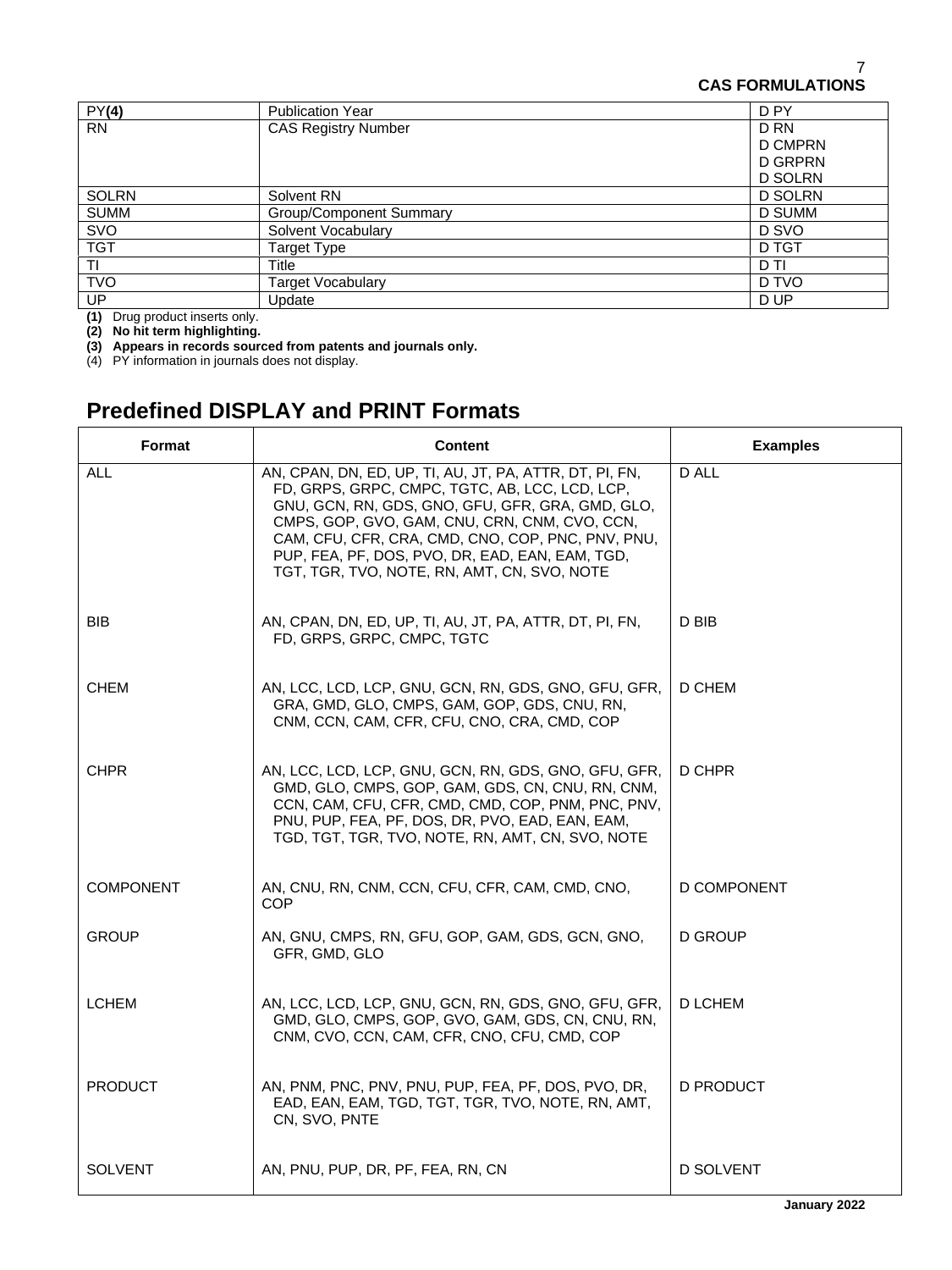TARGET AN, PNU, PUP, FEA, PF, DR, TGD, TGT, TGR D TARGET

## **SELECT, ANALYZE, and SORT Fields**

The SELECT command is used to create E-numbers containing terms taken from the specified field in an answer set.

The ANALYZE command is used to create an L-number containing terms taken from the specified field in an answer set.

The SORT command is used to rearrange the search results in either alphabetic or numeric order of the specified field(s).

| <b>Field Name</b>                    | <b>Field Code</b> | <b>ANALYZE/</b><br>SELECT (1) | <b>SORT</b>             |
|--------------------------------------|-------------------|-------------------------------|-------------------------|
| Abstract                             | AB                | Υ                             | N                       |
| <b>Patent Application Date</b>       | <b>AD</b>         | Ÿ                             | Y                       |
| <b>Accession Number</b>              | AN                | Υ                             | $\mathsf{N}$            |
| <b>Product Activity Note</b>         | <b>ANTE</b>       | Υ                             | N                       |
| <b>Application Patent Number</b>     | AP                | Y                             | N                       |
| Author Name/ Inventor Name           | AU (or IN)        | Υ                             | Y                       |
| <b>Patent Application Year</b>       | AY                | Ý                             | Y                       |
| <b>Component Form Description</b>    | <b>CFR</b>        | Y                             | N                       |
| <b>Component Name</b>                | <b>CNM</b>        | Ÿ                             | $\overline{\mathsf{N}}$ |
| <b>CAplus Accession Number</b>       | <b>CPAN</b>       | Y                             | Ý                       |
| <b>Component Registry Number</b>     | <b>CMPRN</b>      | Y                             | $\overline{N}$          |
| <b>Component Vocabulary</b>          | CVO               | Ý                             | $\mathsf{N}$            |
| Document Number (CA Abstract Number) | DN                | Y                             | N                       |
| Document Type                        | DT                | Y                             | Ý                       |
| <b>Entry Date</b>                    | <b>ED</b>         | Y                             | Y                       |
| <b>Formulation Description</b>       | <b>FD</b>         | Ý                             | Ý                       |
| <b>Formulation Number</b>            | <b>FN</b>         | Ý                             | Ÿ                       |
| <b>Group Registry Number</b>         | <b>GRPRN</b>      | Ý                             | $\overline{\mathsf{N}}$ |
| Group Vocabulary                     | <b>GVO</b>        | Ý                             | $\overline{N}$          |
| Inventor Name/Author Name            | IN (or AU)        | Υ                             | Y                       |
| Journal Title                        | <b>JT</b>         | Υ                             | Y                       |
| Journal Title                        | <b>JTA</b>        | Ý                             | Ý                       |
| Patent Assignee                      | <b>PA</b>         | Υ                             | N                       |
| <b>Patent Publication Date</b>       | <b>PD</b>         | Y                             | Y                       |
| <b>Patent Number</b>                 | PN                | Y                             | N                       |
| Product Name Type Code               | <b>PNC</b>        | Y                             | Y                       |
| Process Notes                        | <b>PNTE</b>       | Y                             | $\overline{\mathsf{N}}$ |
| <b>Product Name Value</b>            | PNV               | Ý                             | Y                       |
| <b>Publication Year</b>              | PY                | Y                             | Υ                       |
| <b>Registry Number</b>               | <b>RN</b>         | Y                             | N                       |
| Solvent Vocabulary                   | <b>SVO</b>        | Ÿ                             | N                       |
| Title                                | TI                | Ý                             | Ý                       |
| <b>Target Vocabulary</b>             | <b>TVO</b>        | Ý                             | N                       |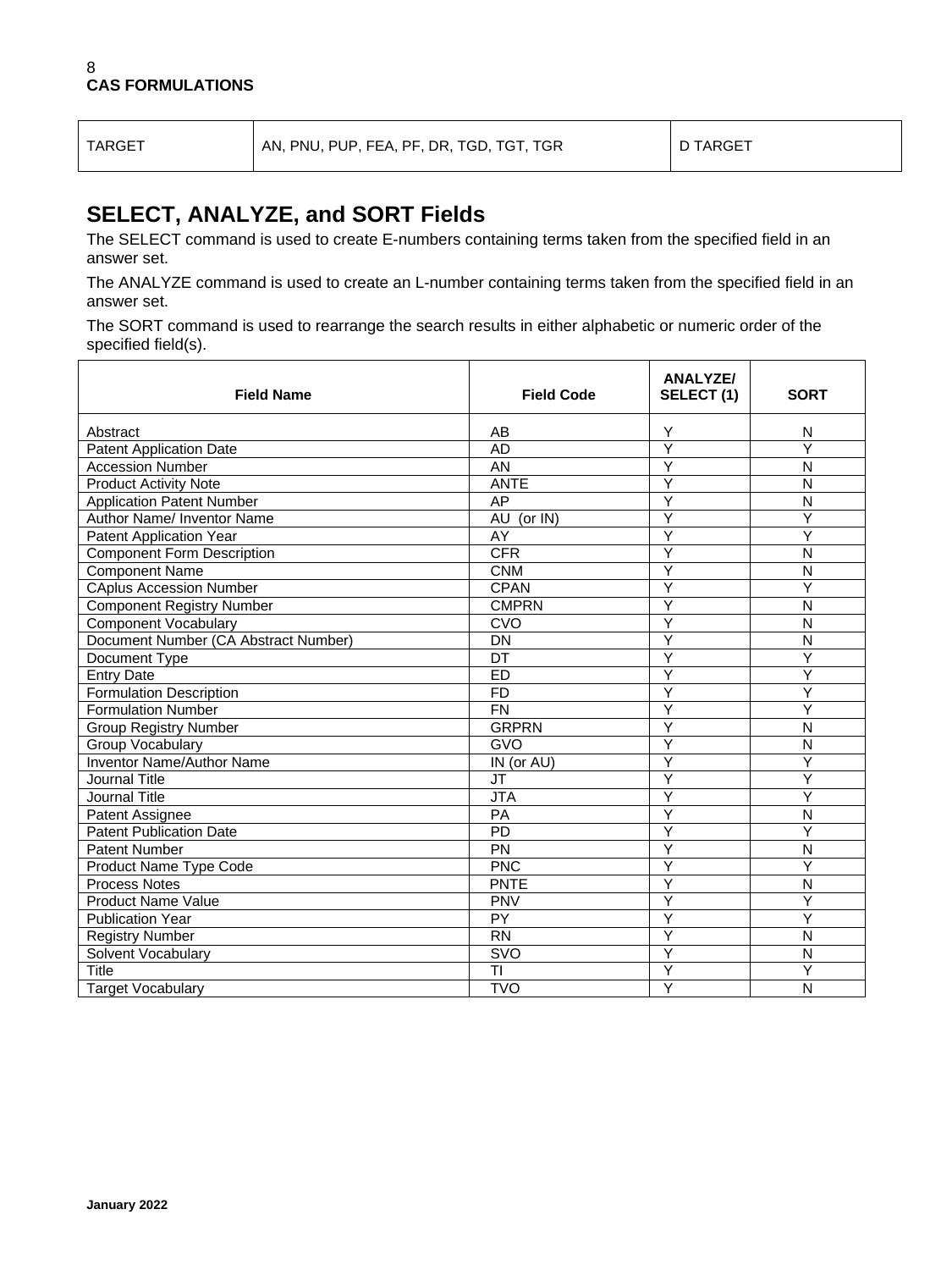$\Rightarrow$  d all L1 ANSWER 1 OF 8 CASFORMULTNS COPYRIGHT 2019 ACS on STN AN 2018:330339 CASFORMULTNS CPAN 2018:518948 168:320861 ED 22 Sep 2019 UP 13 Nov 2019 TI Ocular film dosage form comprising cyclosporine Kim, Sang Wook; Kim, Jeong Tae; Yi, Hong Gi JT PCT Int. Appl. PA Corepharm Bio Co., Ltd.<br>DT Patent Patent PI PATENT NO. KIND DATE APPLICATION NO. DATE --------------- ---- -------- --------------------- -------- A1 20180322 WO 2017-KR7426 FN Form 2 FD Cyclosporine Eye Film Formulation: Drug Delivery Systems or Ophthalmic Agent GRPS G1-G3 GRPC 3 CMPC 3 TGTC 1 AB Disclosed is a unit dosage form comprising cyclosporine and being characterized in that the unit dosage form comprises the same amt. as one dose of cyclosporine, that the cyclosporine is dissolved and present in the state of a solid soln., and that the unit dosage form is a film for application to the eye. LCC Example LCD example 1, Table 1, 3, 4, 5, test example 1, 2, 3, 4, 5 GROUP G1 GDS Additional ingredients CMPS C1 GOP Mandatory COMPONENT C1 RN 59865-13-3 CNM cyclosporin A CVO Formulation active agents; Active agents; Formulation active agent; Formulation active ingredients; Formulation active ingredient; Active ingredients; Active agent; Active ingredient CCN Cyclosporin A (9CI, ACI) CCN 1,4,7,10,13,16,19,22,25,28,31-Undecaazacyclotritriacontane, cyclic peptide deriv. (ZCI) CCN 1: PN: US6686454 SEQID: 1 claimed protein; 7: PN: WO2000002548 PAGE: 30 claimed protein; Abrammune; Antibiotic S 7481F1; Arpimune ME; CICPORAL; Cicloral; Cicloral (antibiotic); Ciclosporin; Ciclosporina Germed; Cipol N; Ciqorin; Consupren; CyclASol; Cyclo[L-alanyl-D-alanyl-N-methyl-L-leucyl- N-methyl-L-leucyl-N-methyl-L-valyl-(3R,4R,6E)-6,7-didehydro-3-hydroxy-N,4 dimethyl-L-2-aminooctanoyl-L-2-aminobutanoyl-N-methylglycyl-N-methyl-L-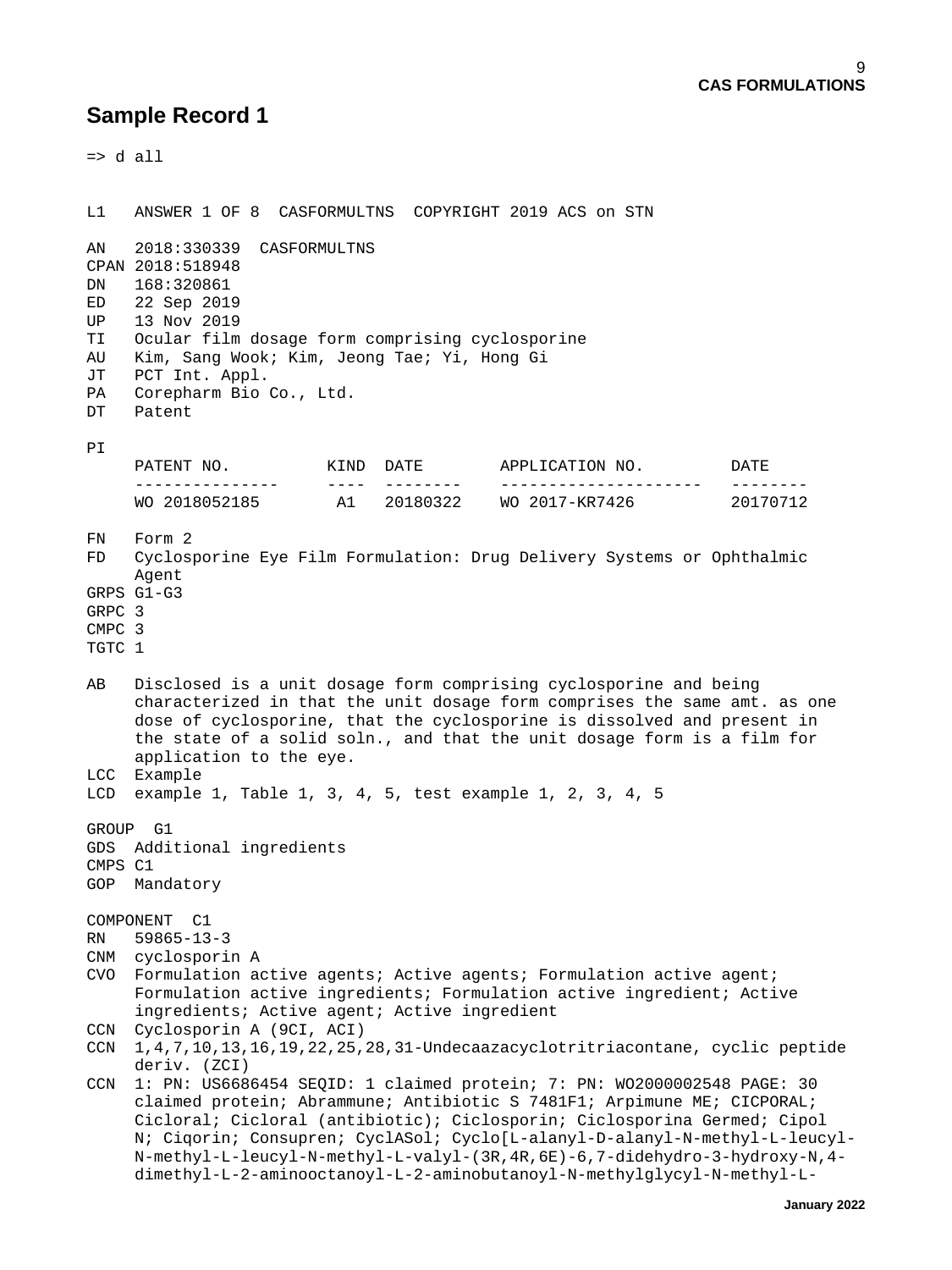```
 leucyl-L-valyl-N-methyl-L-leucyl]; Cyclokat; Cyclosporin; Cyclosporine;
      Cyclosporine A; Cypol-N; Debio088; Equoral; Gengraf; Imusporin; NSC
      290193; Neoplanta; Neoral; OL 27-400; Optimmune; Papilock Mini; Ramihyphin
      A; Restasis; S-Neoral; SDZ-OXL 400; Sandimmun; Sandimmun Neoral; Sandimmun
      Optoral; Sandimmune; Sandimmune Neoral; Sang-35; SangCyA; Sigmasporin
      Microoral; Zinograf ME
CAM 0.015 mg
CFU active agent
COP Mandatory
GROUP G2
GDS Additional ingredients
CMPS C2
GOP Mandatory
COMPONENT C2<br>RN 9002-89-
   RN 9002-89-5
CNM polyvinyl alcohol
CVO Film-forming agents; Film formers; Film-forming additives; Film forming
      agent; Film former
CCN Ethenol, homopolymer (9CI, ACI)
CCN Vinyl alcohol, polymers (8CI)
CCN 100-27H; 100-37H; 100-40H; 1799S; 1R2110; 9P75R; 9X75RS; 9X75SR; A 10 Coex
      Test 14; A-T; A-T (vinyl polymer); AH 17; AH 22; AH 24; AH 26; AL 06; AL
      6; AL 6 (polymer); AQ 2117; AR; AR (vinyl polymer); AVB 8041W; AW 401; AX
      20; AX 300SN; AX 400TNG; AZF 8035; Acroflex 1; Acroflex 2; Aibon AU
      7002FL; Airvol 103; Airvol 107; Airvol 107SF; Airvol 125; Airvol 125SF;
      Airvol 165; Airvol 165SF; Airvol 166; Airvol 21-205; Airvol 21-25; Airvol
      24-203; Airvol 321LA; Airvol 325; Airvol 325SF; Airvol 350; Airvol 350SF;
      Airvol 425; Airvol 502
CAM 0.69 mg
CFU film forming agent
COP Mandatory
GROUP G3
GDS Additional ingredients
CMPS C3
GOP Mandatory
COMPONENT C3<br>RN 57-55-6
    57 - 55 - 6CNM Propylene glycol
CVO Plasticizers; Plasticization agents; Softening agents, plasticizers;
     Flexibilizers; Plasticizer; Plastics, plasticizers for; Plasticizing
      agents; Softening agent (polymer); Plasticiser; Plasticisers; Polymer
      softening agents; Plasticizing agent; Plasticizing materials; Plastifying
     agent; Flexibilizer; Plastic softening agent; Polymer softening agent;
      Plastifying agents; Plasticizing material; Plasticization agent;
      Plasticizers agents; Plasticizer agents; Polymer plasticizing agents;
      Polymer plasticizing agent; Polymer plasticizer; Structure plasticizing
      agent; Structure plasticizing agents
CCN 1,2-Propanediol (8CI, 9CI, ACI)<br>CCN (RS)-1,2-Propanediol; (±)-1,2-P
    CCN (RS)-1,2-Propanediol; (±)-1,2-Propanediol; (±)-Propylene glycol;
      1,2-(RS)-Propanediol; 1,2-Dihydroxypropane; 1,2-Propylene glycol; 1000PG;
      2,3-Propanediol; 2-Hydroxypropanol; Adeka PG; Adeka Propylene Glycol PG-P;
      BS 12; DC 403; Dowfrost; HCH 195; Isopropylene glycol; Kilfrost ABC K
      Plus; Kilfrost ABC-S; Kilfrost DF K Plus; Kollisolv PG; Methylethyl
      glycol; Methylethylene glycol; Monopropylene glycol; NSC 69860; Nybrine
```
NFP; PG 12; PG-T; PG-T (glycol); ProGlyc 55; Propylene glycol; Propyless;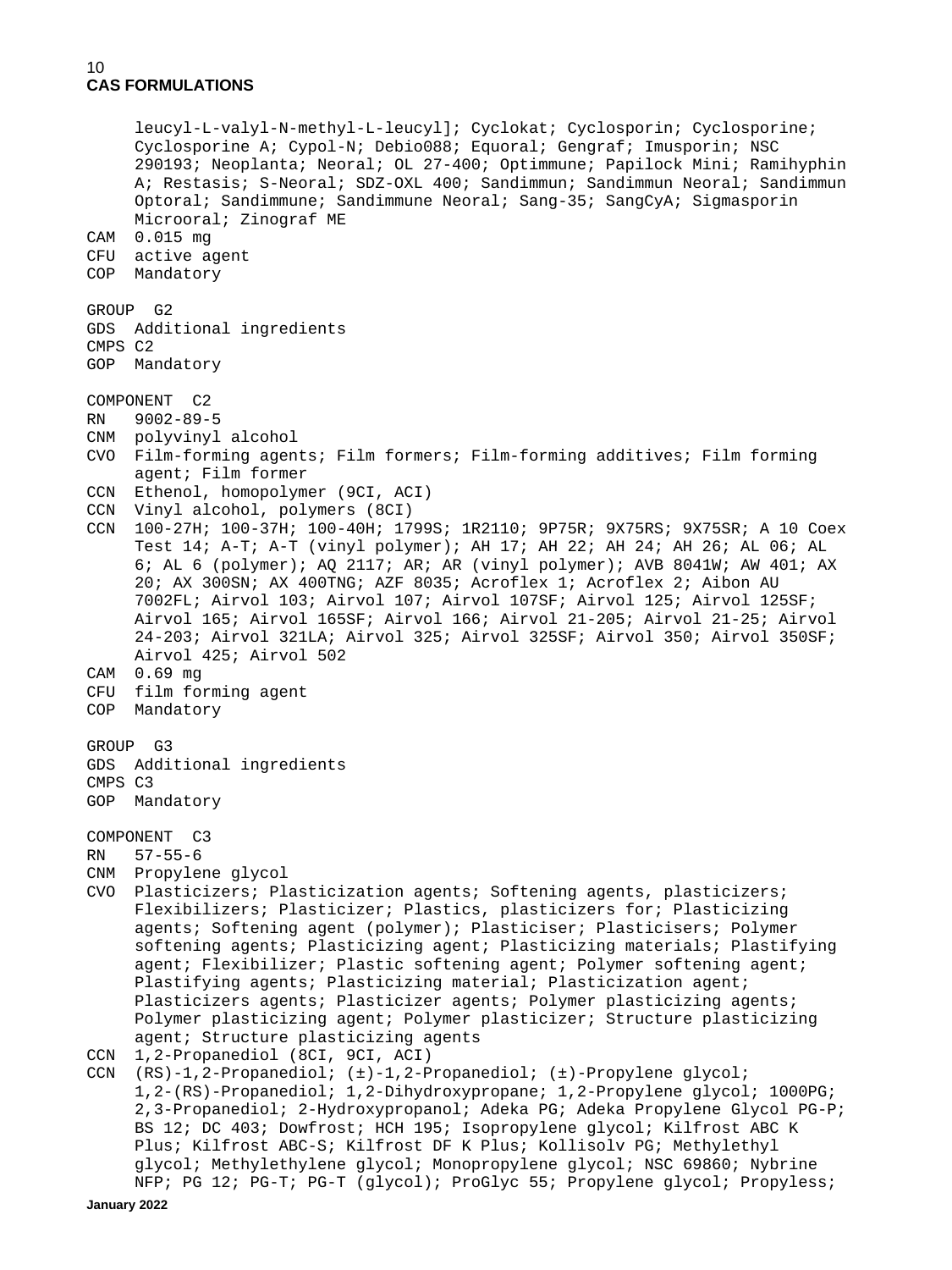Radianol 4713; Safewing MP-I 1938; Safewing MP-IV 2001; Sirlene; Solar Winter Ban; Solargard P; Susterra PDO; Ucar 35; α-Propylene glycol; dl-Propylene glycol; DL-1,2-Propanediol CAM 0.075 mL CFU plasticizer COP Mandatory PNC author PNV cyclosporine eye film formulation PRODUCT PA1 PUP ophthalmic agent<br>PF Desc: film Desc: film PVO Films; Thin films; Two-dimensional films; Film; Thin film; Dry film; Dry films; Two-dimensional film; Protective film; Protective films; Protection film; Ophthalmic agents; Ophthalmic drug; Ophthalmic drugs; Ophthalmic agent; Eye drugs; Eye drug; Eye treatment drug; Eye treatment drugs; Optic drug; Optic drugs; Ophthalmic compositions; Ophthalmic composition DR ophthalmic EAD ophthalmological activity<br>EAN the effect of the film on the effect of the film on healthy rabbit eye was evaluated after 24 hours of administration. EAM Non-Numeric: Observed that there was no visible corneal opacity during the observation period before and 24 hours after the administration, and there was no visible erythema or edema in the conjunctival region., Desc: ophthalmological activity EAD ophthalmological activity EAN the effect of the film on 10 corneas of a healthy adult, and sensory evaluation of burning sensation was performed. EAM Non-Numeric: there is no feeling of burning at all., Desc: ophthalmological activity EAD disintegration rate EAN the disintegration rate of the film was evaluated by dissolving film in artificial tears. EAM Single: 9 seconds, Desc: disintegration rate EAD thickness EAM Single: 0.010 mm, Desc: thickness EAD weight EAM Single: 0.72 mg, Plus/Minus: 0.057 mg, Desc: weight EAD tensile strength EAM Single: 26.37 N/mm2, Plus/Minus: 1.34 N/mm2, Desc: tensile strength EAD Elongation EAM Single: 165.21 %, Plus/Minus: 3.93 %, Desc: Elongation EAD cyclosporine dissolution state EAN the cyclosporine dissolution state in a film was evaluated. EAM Non-Numeric: No microscopic traces of drug particles were observed on the surface of the film under the optical microscope and field emission scanning electron microscope., Desc: cyclosporine dissolution state PRODUCT PA2 PUP drug delivery systems PVO Drug delivery systems; Drug delivery system; Pharmaceutical delivery systems; Delivery systems; DDS; Pharmaceutical composition; Therapeutic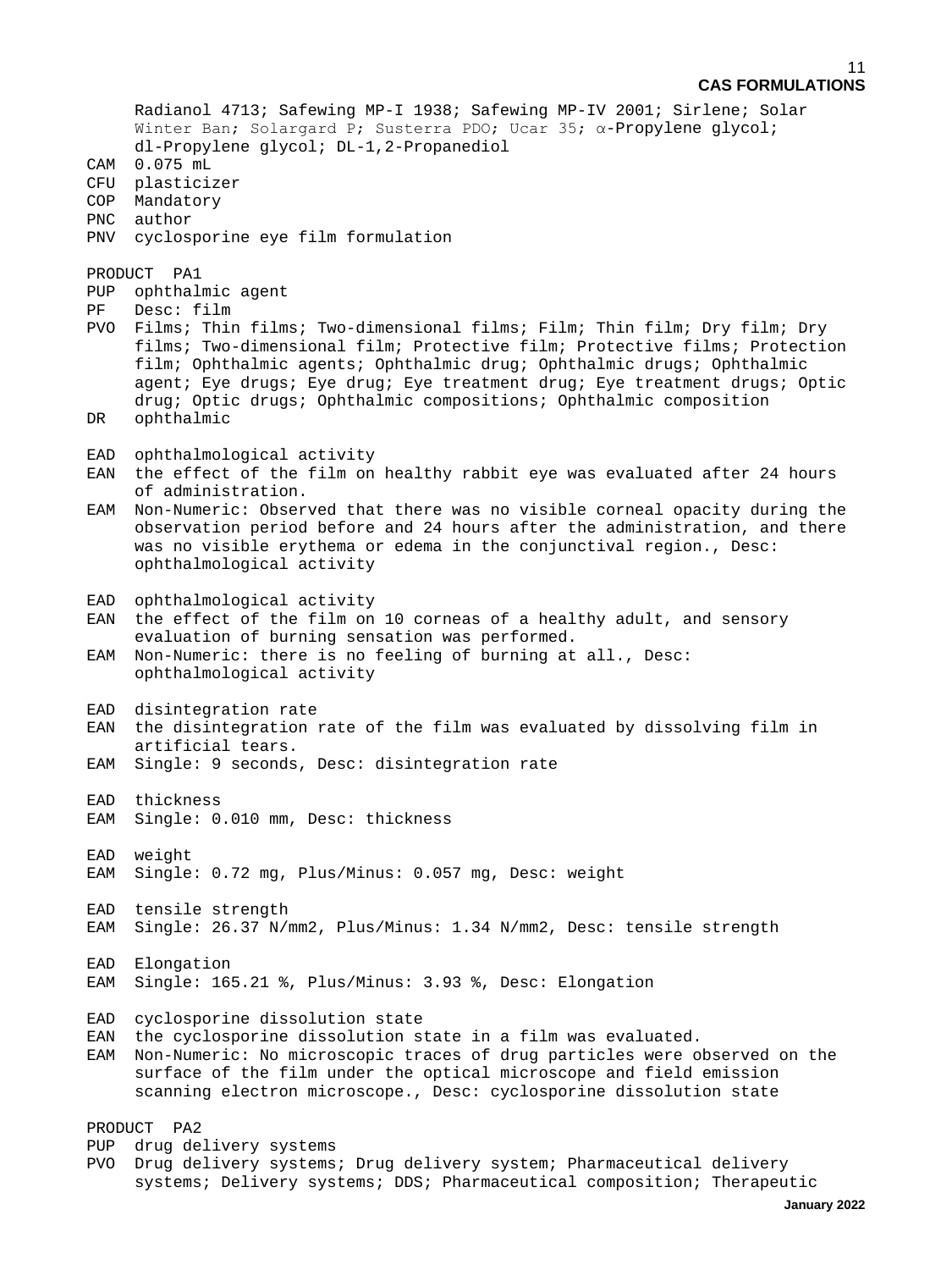compound delivery system; Drug delivery device; Drug delivery; Pharmaceutical compn.; Pharmaceutical compositions; Drug delivery devices; Therapeutic compound delivery systems

TGR delivers<br>TGT drug

drug

- TVO Drugs; Medicaments; Pharmaceutical; Drug; Medicines; Prophylactic agents; Therapeutic agents; Chemotherapeutic agents; Pharmacological agents; Chemotherapeutics; Chemotherapy drugs; Medicament; Pharmacological agent; Prophylactic agent; Therapeutic agent; Chemotherapeutic agent
- PNTE cyclosporin A is dissolved or dispersed in a solution composed of polyvinyl alcohol, a solvent and a plasticizer using a magnetic stirrer. the solution was then degassed using an ultrasonic disperser (sonicator) and the solution was cast on a suitable substrate to produce a film. the resulting film was cut to a size of 0.5 x 0.5 cm and the final product was obtained.

## **Sample Record 2**

=> d bib

| CPAN 2018:518948 |                                                                                                                           |                |                         |                          |  |                                                                                                |                                                                                                                             |
|------------------|---------------------------------------------------------------------------------------------------------------------------|----------------|-------------------------|--------------------------|--|------------------------------------------------------------------------------------------------|-----------------------------------------------------------------------------------------------------------------------------|
|                  |                                                                                                                           |                |                         |                          |  |                                                                                                |                                                                                                                             |
|                  |                                                                                                                           |                |                         |                          |  |                                                                                                |                                                                                                                             |
|                  |                                                                                                                           |                |                         |                          |  |                                                                                                |                                                                                                                             |
|                  |                                                                                                                           |                |                         |                          |  |                                                                                                |                                                                                                                             |
|                  |                                                                                                                           |                |                         |                          |  |                                                                                                |                                                                                                                             |
|                  |                                                                                                                           |                |                         |                          |  |                                                                                                |                                                                                                                             |
|                  |                                                                                                                           |                |                         |                          |  |                                                                                                |                                                                                                                             |
|                  |                                                                                                                           |                |                         |                          |  |                                                                                                |                                                                                                                             |
|                  |                                                                                                                           |                |                         |                          |  |                                                                                                |                                                                                                                             |
|                  |                                                                                                                           |                |                         |                          |  |                                                                                                |                                                                                                                             |
|                  |                                                                                                                           |                |                         |                          |  |                                                                                                |                                                                                                                             |
|                  |                                                                                                                           |                |                         |                          |  |                                                                                                |                                                                                                                             |
|                  |                                                                                                                           |                |                         |                          |  |                                                                                                |                                                                                                                             |
| Agent            |                                                                                                                           |                |                         |                          |  |                                                                                                |                                                                                                                             |
|                  |                                                                                                                           |                |                         |                          |  |                                                                                                |                                                                                                                             |
|                  |                                                                                                                           |                |                         |                          |  |                                                                                                |                                                                                                                             |
|                  |                                                                                                                           |                |                         |                          |  |                                                                                                |                                                                                                                             |
|                  |                                                                                                                           |                |                         |                          |  |                                                                                                |                                                                                                                             |
|                  | DN 168:320861<br>ED 22 Sep 2019<br>13 Nov 2019<br>Patent<br>Form 2<br>GRPS G1-G3<br>GRPC 3<br>CMPC <sub>3</sub><br>TGTC 1 | PCT Int. Appl. | Corepharm Bio Co., Ltd. | 2018:330339 CASFORMULTNS |  | Ocular film dosage form comprising cyclosporine<br>Kim, Sang Wook; Kim, Jeong Tae; Yi, Hong Gi | WO 2018052185 A1 20180322 WO 2017-KR7426 20170712<br>Cyclosporine Eye Film Formulation: Drug Delivery Systems or Ophthalmic |

L1 ANSWER 1 OF 8 CASFORMULTNS COPYRIGHT 2019 ACS on STN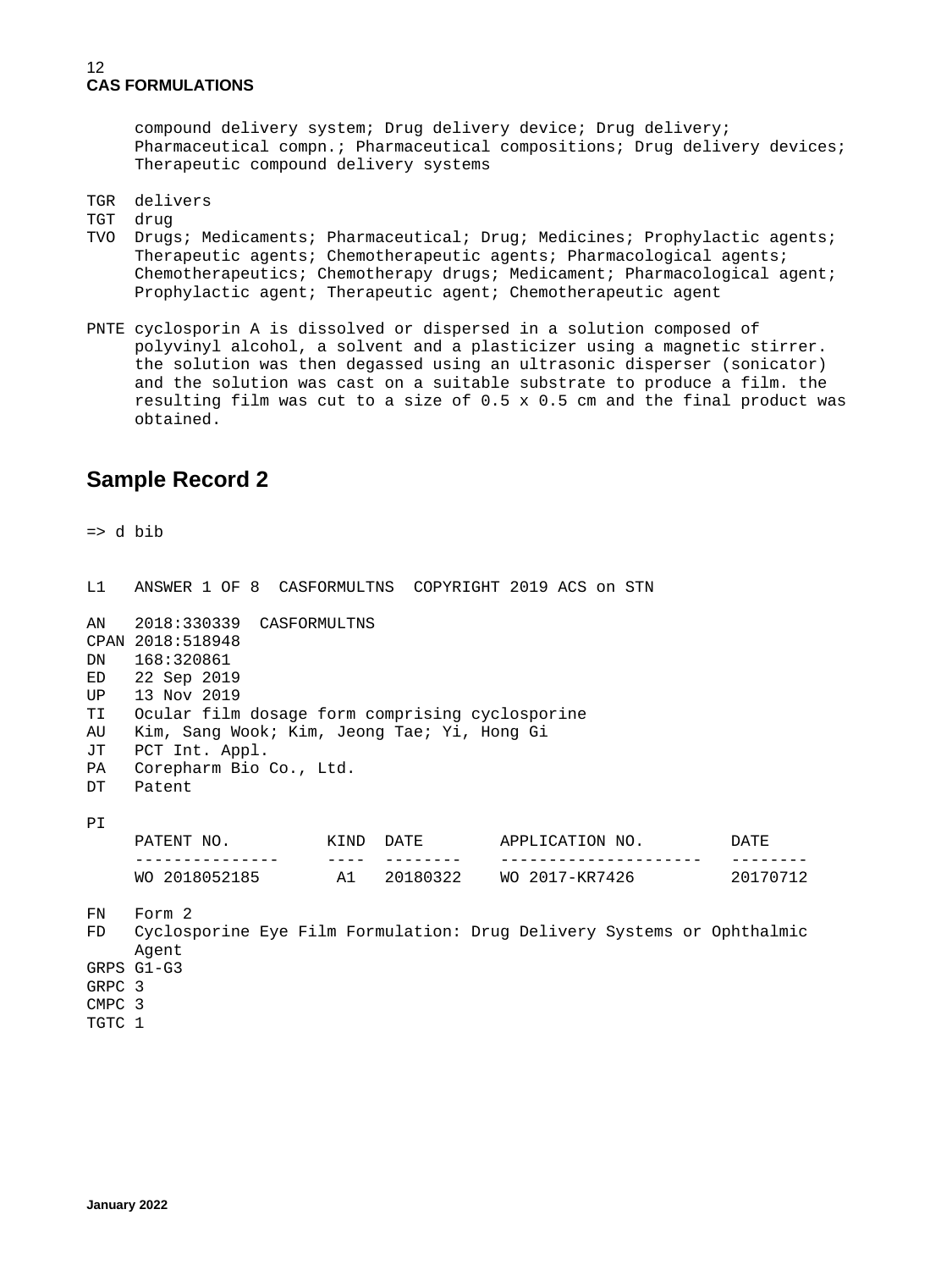```
=> d chem
L1 ANSWER 1 OF 8 CASFORMULTNS COPYRIGHT 2019 ACS on STN 
AN 2018:330339 CASFORMULTNS
LCC Example
LCD example 1, Table 1, 3, 4, 5, test example 1, 2, 3, 4, 5
GROUP G1
GDS Additional ingredients
CMPS C1
GOP Mandatory
COMPONENT C1
RN 59865-13-3
CNM cyclosporin A
CCN Cyclosporin A (9CI, ACI)
CAM 0.015 mg
CFU active agent
COP Mandatory
GROUP G2
GDS Additional ingredients
CMPS C2
GOP Mandatory
COMPONENT C2
RN 9002-89-5
CNM polyvinyl alcohol
CCN Ethenol, homopolymer (9CI, ACI)
CAM 0.69 mg
CFU film forming agent
COP Mandatory
GROUP G3
GDS Additional ingredients
CMPS C3
GOP Mandatory
COMPONENT C3
RN 57-55-6
CNM Propylene glycol
CCN 1,2-Propanediol (8CI, 9CI, ACI)
CAM 0.075 mL
CFU plasticizer
COP Mandatory
```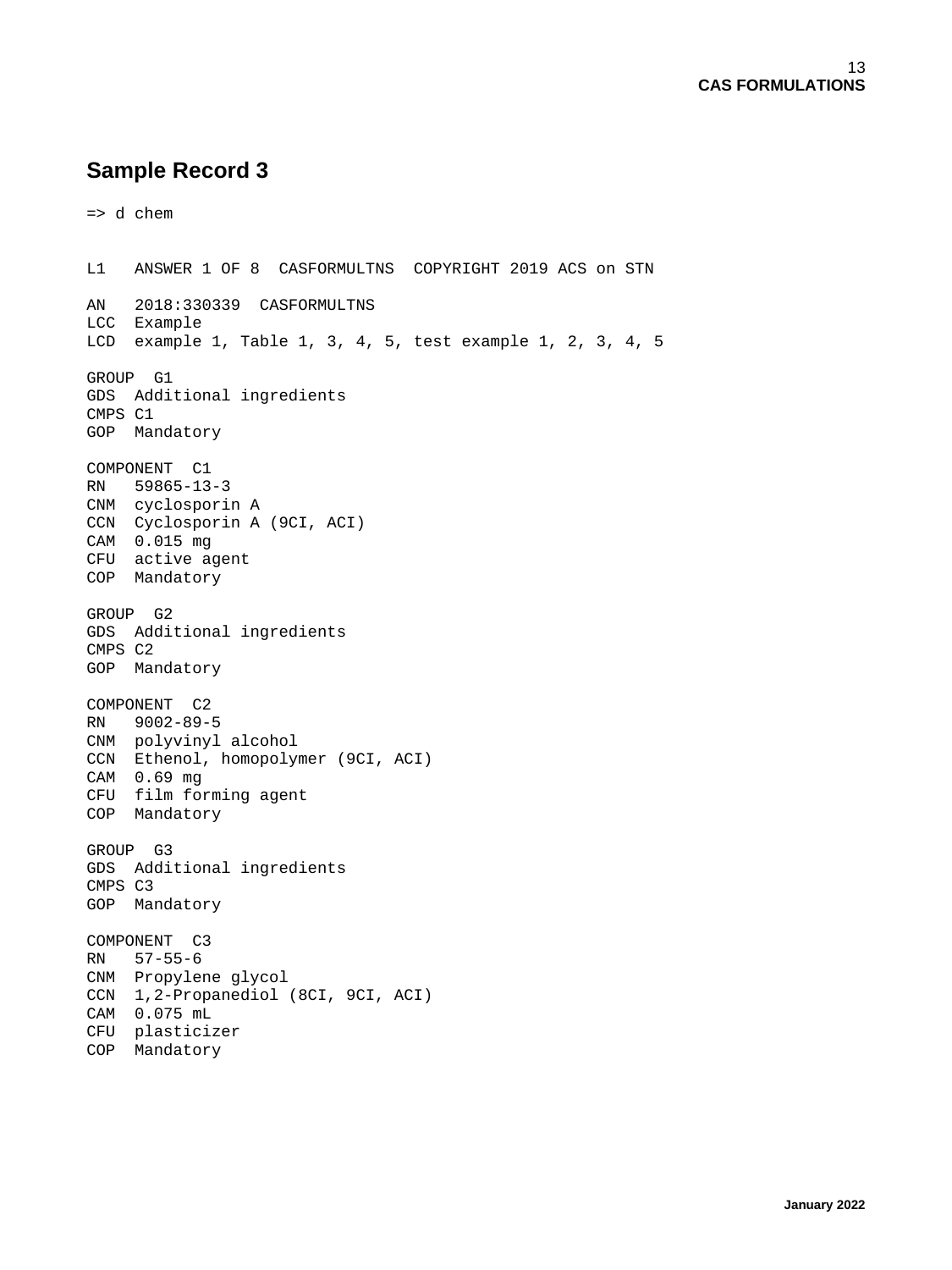**January 2022**

```
=> d chpr
L3 ANSWER 1 OF 1 CASFORMULTNS COPYRIGHT 2019 ACS on STN 
AN 2018:281993 CASFORMULTNS
LCC Article
LCD article page 2
GROUP G3
GDS Additional ingredients
CMPS C3
GOP Mandatory
COMPONENT C3<br>RN 9004-65-
    9004 - 65 - 3CNM hydroxypropyl methylcellulose
CCN Cellulose, 2-hydroxypropyl methyl ether (9CI, ACI)
CAM 1 %
CFU active agent
CNO purchased from Aldrich (USA).
COP Mandatory
GROUP G5
GDS P-HEMA-VP polymer
CMPS C1-C2; C4-C5
GOP Mandatory
COMPONENT C1<br>RN 97-90-5
    97 - 90 - 5CNM ethylene glycol dimethacrylate
CCN 2-Propenoic acid, 2-methyl-, 1,1'-(1,2-ethanediyl) ester (ACI)
CFU crosslinking agent
CNO purchased from Aldrich (USA).
COP Mandatory
COMPONENT C2<br>RN 78-67-1
   78 - 67 - 1CNM azobisisobutyronitrile
CCN Propanenitrile, 2,2'-(1,2-diazenediyl)bis[2-methyl- (ACI)
CFU initiator
CNO purchased from Aldrich (USA).
COP Mandatory
COMPONENT C4
RN 9003-39-8
CNM poly vinylpyrrolidone
CCN 2-Pyrrolidinone, 1-ethenyl-, homopolymer (9CI, ACI)
CAM 15 wt %
CNO purchased from Daejung (Korea).
COP Mandatory
COMPONENT C5<br>RN 868-77-9
     868 - 77 - 9CNM 2 hydroxyethyl methacrylate
CCN 2-Propenoic acid, 2-methyl-, 2-hydroxyethyl ester (9CI, ACI)
```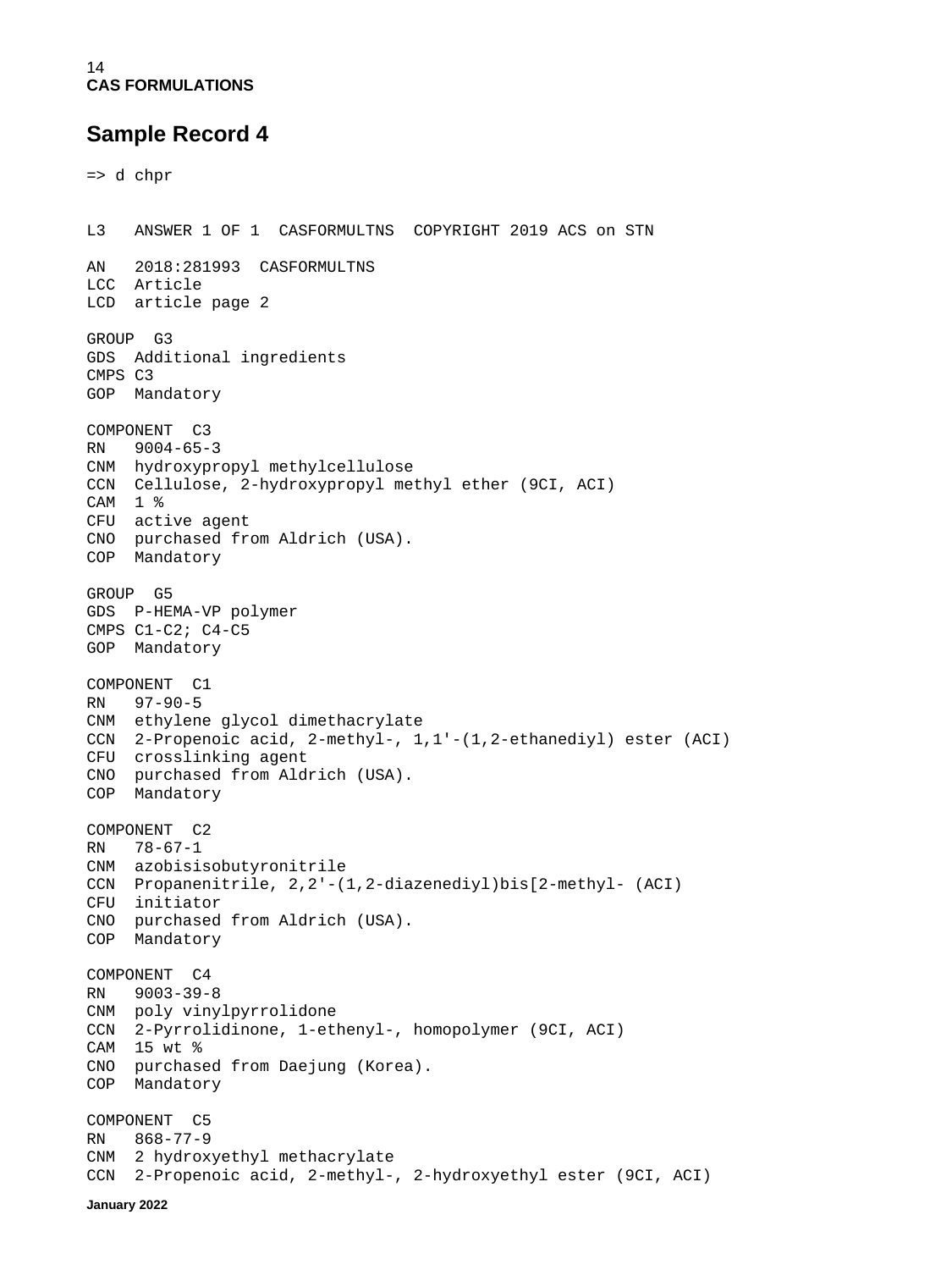CNO purchased from Aldrich COP Mandatory PNC author PNV poly-hydroxypropyl methylcellulose-vinylpyrrolidone hydrogel contact lense PRODUCT PA1 PUP drug delivery system PF Desc: hydrogel Desc: contact lens TGR delivers TGT drug TGR treats TGT eye disease PNTE poly-hydroxypropyl methylcellulose-vinylpyrrolidone hydrogel contact lense prepared by adding crosslinking agent (EGDMA) and initiator (AIBN) to HEMA in a vial with stirring for 30 min. 80 μL of the solutions mixed with

 poly vinylpyrrolidone, then filled onto each plastic molds. polymerization was carried out by heating in an oven at 100 °C for 4 h, followed by washing with deionized water to remove the non-copolymerized. optical density of hydrogel contact lenses measured at 290 nm wavelength (UV-spectrophotometer, mega array, Scinco, Korea)was converted to the mass unit of the drug using a calibration curve of HPMC ( $y = 20.22 x - 0.0094$ ). drug storage of contact lenses was performed by immersing a completely dried contact lens in 1% HPMC for 3 h. In pH change condition, the contact lenses were immersed in a 24 well plate containing PBS (0.2 mL) at the pH 5.80, 6.45, 7.20, and 8.03 for 12 h. In alternative pH condition, HEMA 100 wt %, HEMA-VP 10 wt % and HEMANIPAAm 10 wt % were immersed in a 24 well plate containing solutions (0.2 mL) of pH 5.80 and solutions of pH 8.03. immersing was carried out alternately 4 times at intervals of 30 min.

# **Sample Record 5**

```
=> d bib
L3 ANSWER 1 OF 1 CASFORMULTNS COPYRIGHT 2019 ACS on STN 
AN 2018:281993 CASFORMULTNS
CPAN 2018:116915<br>DN 168:380829
DN 168:380829<br>ED 22 Sep 201
ED 22 Sep 2019<br>UP 13 Nov 2019
UP 13 Nov 2019<br>TI pH sensitive
      pH sensitive soft contact lens for selective drug-delivery
AU Kim, Guenhei; Kim, Hyeok Jung; Noh, Hyeran
JT Macromolecular Research
DT Journal<br>FN Form 4
FN Form 4<br>FD Poly-H
      FD Poly-Hydroxypropyl Methylcellulose-Vinylpyrrolidone Hydrogel Contact
       Lense: Drug Delivery System
GRPS G3; G5
GRPC 2
CMPC 5
TGTC 2
```